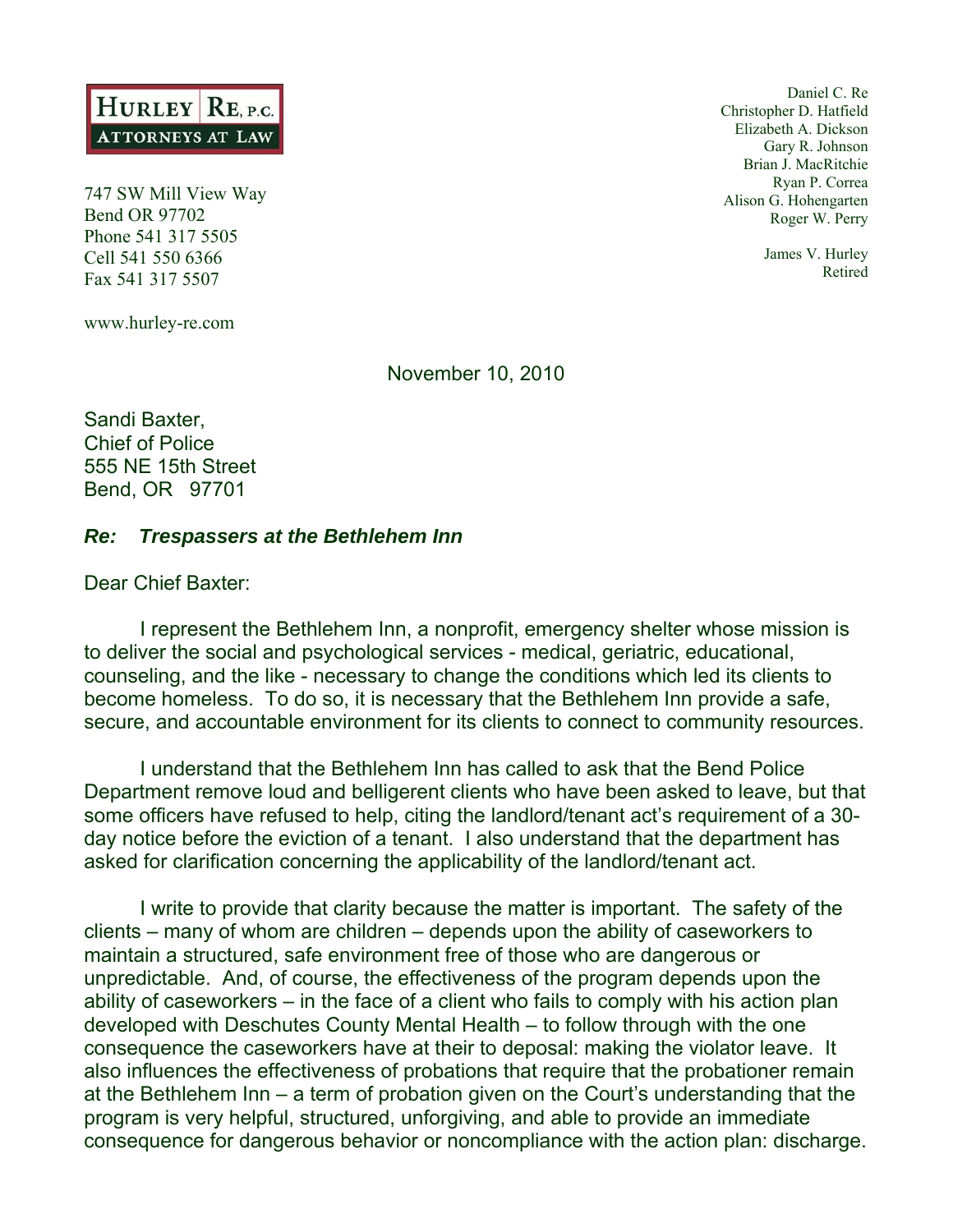The Bethlehem Inn is not a landlord; it is a social services agency, and the Landlord Tenant Act, which includes ORS 90.110(1), specifically excludes the arrangement created when a homeless person goes there – or is sent there by the Court.

90.110 Exclusions from application of this chapter.

 Unless created to avoid the application of this chapter, the following arrangements are not governed by this chapter:

(1) **Residence at an institution, public or private, if incidental to detention or the provision of medical, geriatric, educational, counseling,** religious **or similar service**, but not including residence in off-campus nondormitory housing.

A more detailed understanding of the Bethlehem Inn's program may be helpful. Before clients enter the facility, one of the caseworkers will conduct an interview and an evaluation. A drug test will determine if they are sober. If they are not, they will not be allowed to enter until they are. No sex offenders are permitted.

An office is maintained at the Bethlehem Inn for Deschutes County Mental Health. A Deschutes County Mental Health Worker is on site three times per week. The DCMH worker conducts mental health assessments. That worker, along with the Bethlehem Inn caseworkers, will prepare an action plan for the client. The plan will include direction to the applicable community services. The DCMH worker attends staff meetings, going through the progress of each client and re-evaluating the client's needs for services. The client's ability to stay at the Inn will depend upon his or her compliance with the action plan.

The clients must keep appointments with the agencies to which they have been directed. They must, for example, keep their appointments with DCMH, and they must take their medications, as verified through DCMH. If they are on probation, they must comply with the terms of their probation. They must look for work. They may be directed to sign up for a GED course or for Work Source.

When homeless persons arrive at the Bethlehem Inn, they are provided with the enclosed Bethlehem Inn Rules and Guidelines. You will see that it contains a great number of rules – around 50. Besides directly prohibiting some of the conduct that may have led to their homelessness, these rules, and compliance with these rules, are also necessary to create the structured conditions needed to make changes. The rules also create the environment necessary for the safety of the residents and staff. But to be effective, the rules in this highly structured environment must be enforceable – enforceable immediately. Some highlights: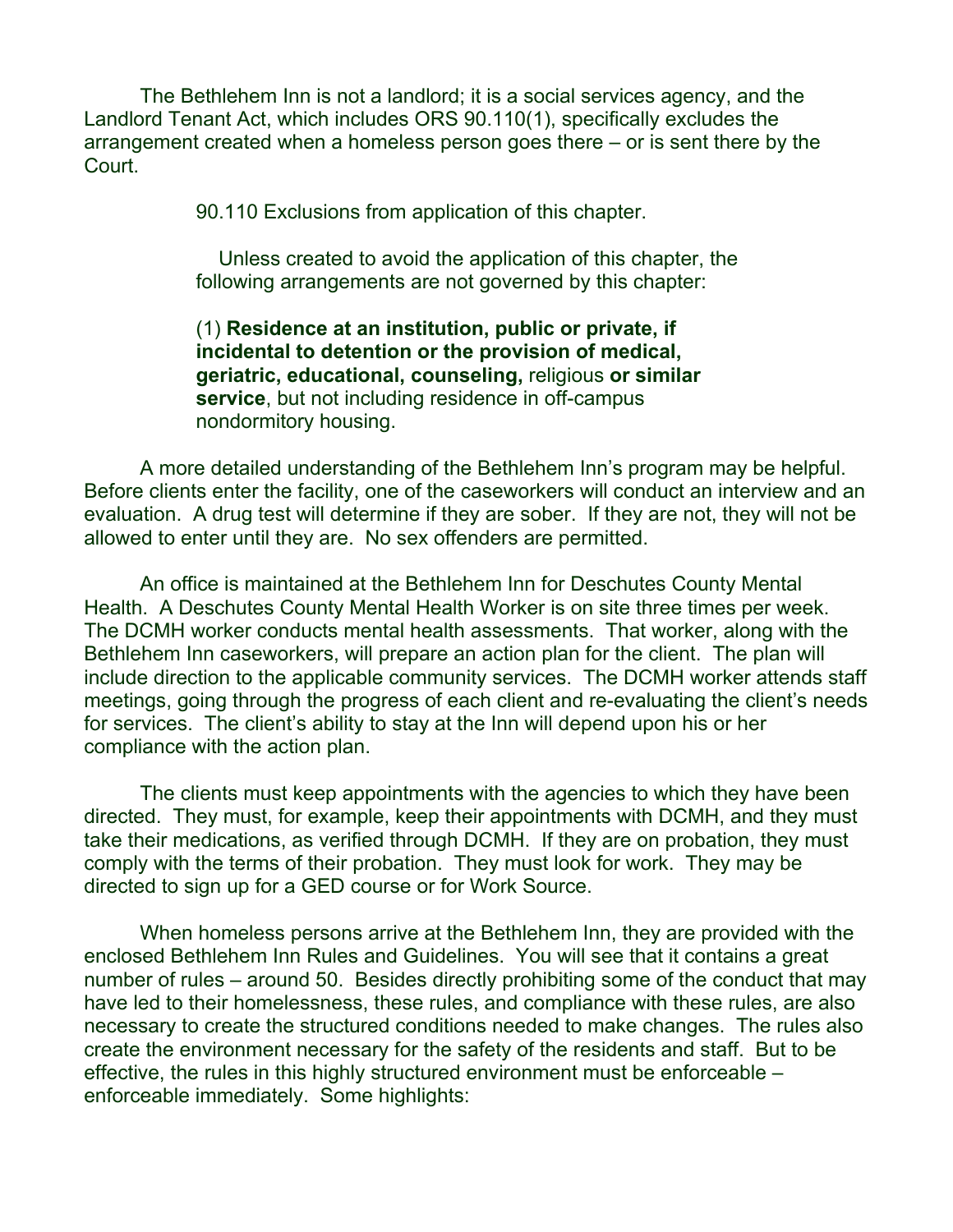- The clients (to avoid stigma, they are not normally referred to as "clients," but as "residents") must turn in their key every morning before 8:30 am and must checkin at the front desk between 4:30- 6 p.m. every day.
- Meals and wake up: Monday through Friday wake-up is at 6am, continental breakfast 5 – 7 am. Saturday & Sunday wakeup at 8 am, breakfast 8-9 am. Sunday through Thursday lights out at 10 pm. Friday & Saturday lights out at 11pm.
- To ensure confidentiality of other residents staying at the Inn, residents may not have visitors at the Bethlehem Inn.
- Residents must "treat staff, Deschutes county workers, volunteers and fellow residents with the utmost of respect. Abusive language or aggressive actions toward any of the above parties will not be tolerated in any form."
- There can buy no drugs, alcohol or weapons; no physical threats or harm to others.
- The view of beds is not to be obstructed. Bunks are not to be shadowed or tented with any items. No items are to be placed on empty beds. These items will be confiscated.
- Residents are only permitted in their assigned rooms and lounges, and are not to be in any other resident's room for any reason. Residents are not allowed in the opposite sexes' room/area at any time, for any reason. Failure to comply will result in an eviction.
- Residents are not to be in any of the areas occupied by the families program for the safety and security of residents enrolled in the program. Failure to comply results in an immediate eviction.
- Residents will be assigned chores, and they must keep their rooms clean. They must maintain their personal hygiene.

The clients are to pay five dollars per day, unless doing so would be impractical. They get breakfast, dinner, and a sack lunch.

Of course, it is of the greatest importance that the staff be able to maintain a safe environment by removing a client when, in their professional judgment, they determine that the client presents a safety risk to staff or to the other residents. But they are sometimes unable to do so by themselves. If the circumstances demand, in the interests of safety, that the police help, then the staff needs to know – and the clients need to understand – that police help will come and will be effective. Without this both the safety of the residents and the necessary structure of the program are seriously undermined.

And the department may help. This is not an apartment complex. It is a private, nonprofit institution whose principal purpose is the provision of the social and psychological services needed to get its clients out from under bridges and securely under roofs. The residency is incidental to that purpose, just as residency in a drug rehabilitation program is incidental to its purpose. Under ORS 90.110(1), the landlord tenant act does not apply. When officers help to remove someone who has been